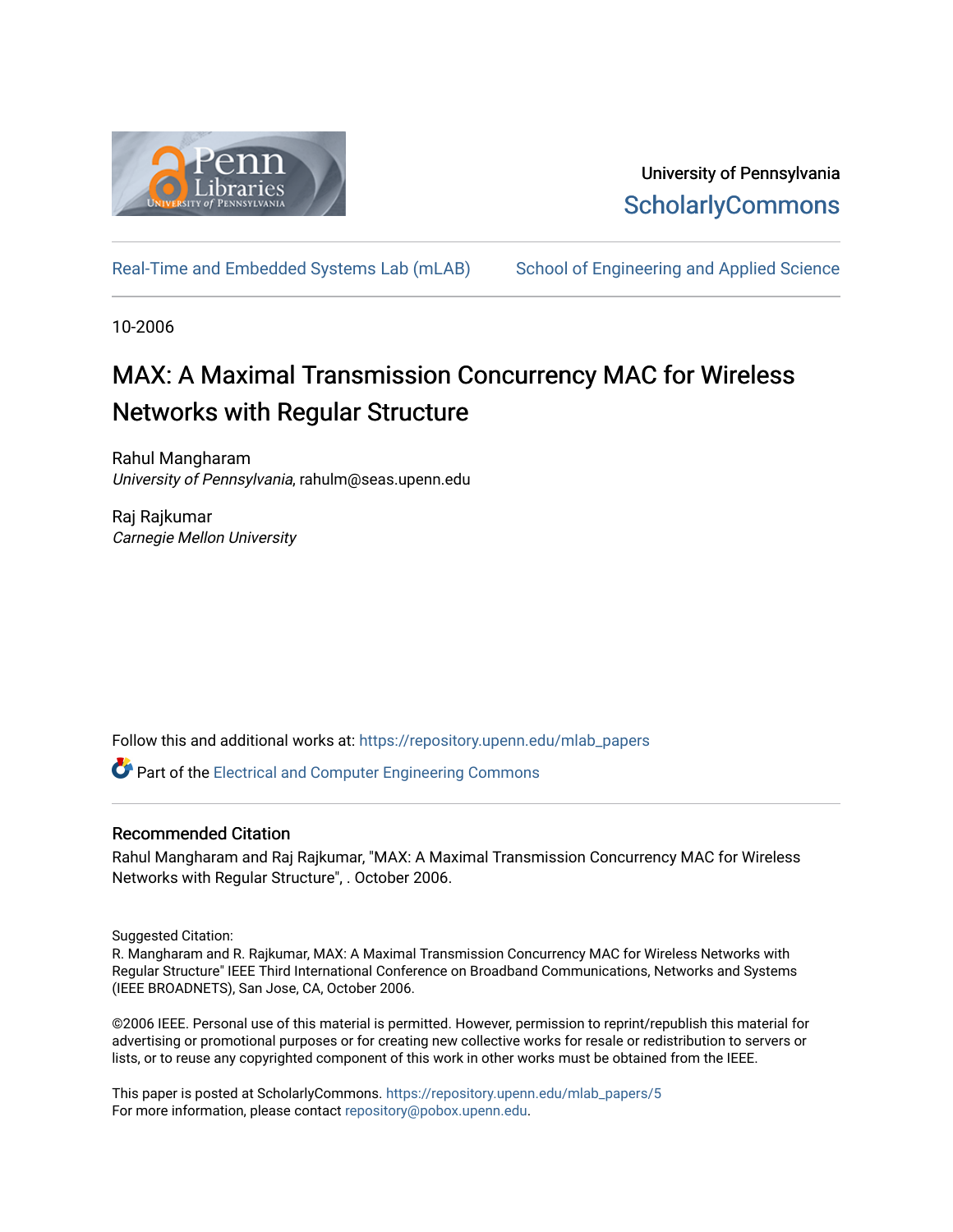## MAX: A Maximal Transmission Concurrency MAC for Wireless Networks with Regular Structure

## **Abstract**

Multi-hop wireless networks facilitate applications in metropolitan area broadband, home multimedia, surveillance and industrial control networks. Most applications require high end-to-end throughput and/or bounded delay. Current single-hop networks primarily employ random access link-layer protocols such as Carrier Sense Multiple Access (CSMA). These perform poorly in the multi-hop regime and provide no endto-end QoS guarantees. The primary causes are uncoordinated interference and unfairness in exclusive access of the shared wireless medium. Furthermore, random access schemes do not leverage spatial reuse effectively and require routes to be link-aware. MAX is a time division multiplexed resource allocation framework for multi-hop networks with practical architectures for node scheduling algorithms. MAX tiling delivers optimal end-to-end throughput across arbitrarily large regularly structured networks while maintaining bounded delay. It outperforms CSMA-based random access protocols by a factor of 5-to-8. The MAX approach provides network services including: flexible uplink and downlink bandwidth management, deterministic route admission control, and optimal gateway placement. MAX has being implemented on IEEE 802.15.3 embedded nodes and a test-bed of 50 nodes has been deployed both indoors and outdoors.

## Keywords

Scheduling Algorithms for Embedded Wireless Networks

## **Disciplines**

Electrical and Computer Engineering | Engineering

## **Comments**

## Suggested Citation:

R. Mangharam and R. Rajkumar, MAX: A Maximal Transmission Concurrency MAC for Wireless Networks with Regular Structure" IEEE Third International Conference on Broadband Communications, Networks and Systems (IEEE BROADNETS), San Jose, CA, October 2006.

©2006 IEEE. Personal use of this material is permitted. However, permission to reprint/republish this material for advertising or promotional purposes or for creating new collective works for resale or redistribution to servers or lists, or to reuse any copyrighted component of this work in other works must be obtained from the IEEE.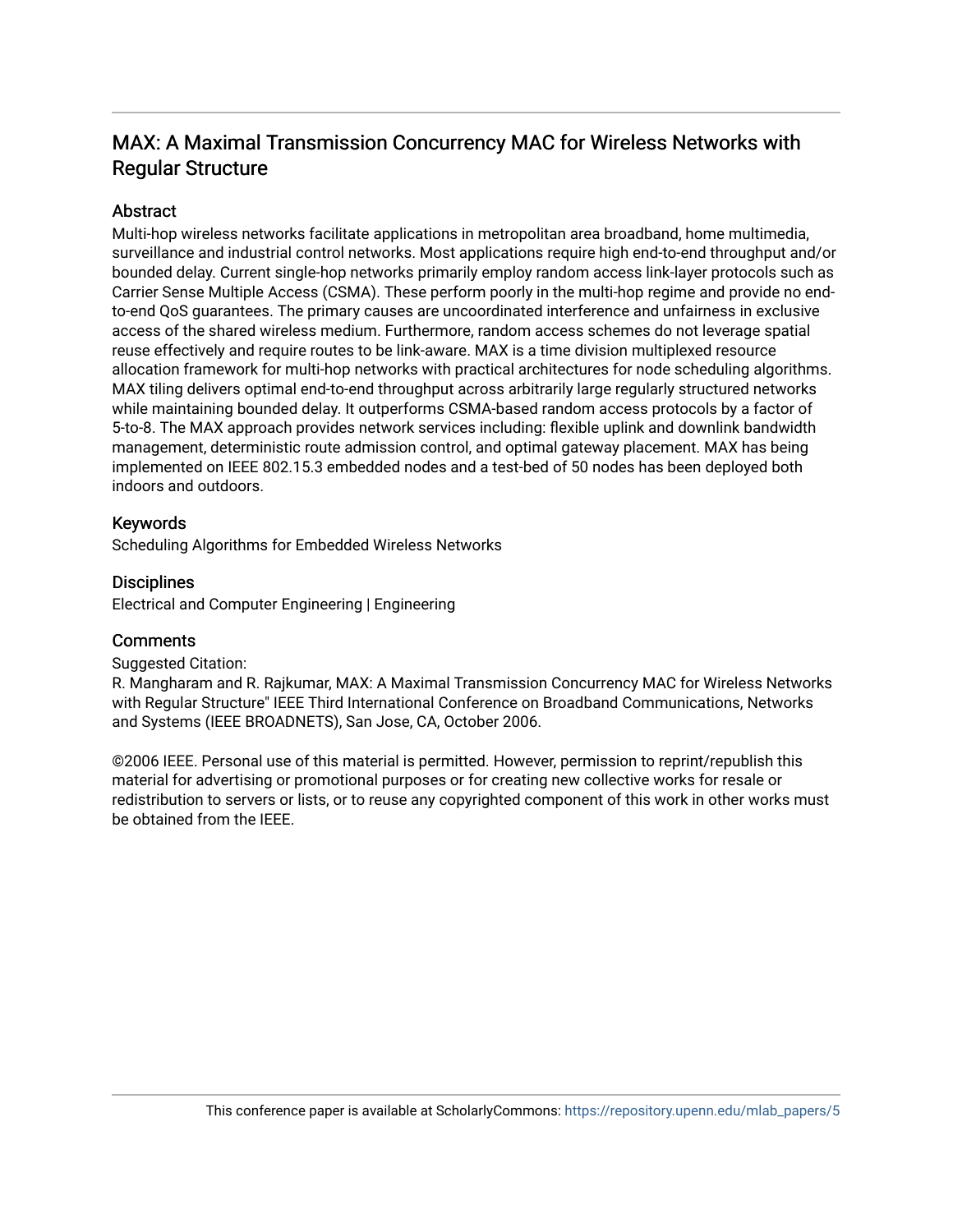# MAX: A Maximal Transmission Concurrency MAC for Wireless Networks with Regular Structure

Rahul Mangharam & Raj Rajkumar

Department of Electrical & Computer Engineering, Carnegie Mellon University, Pittsburgh, PA. U.S.A. {rahulm, raj}@ece.cmu.edu

#### *Abstract–*

**Multi-hop wireless networks facilitate applications in metropolitan area broadband, home multimedia, surveillance and industrial control networks. Most applications require high end-to-end throughput and/or bounded delay. Current single-hop networks primarily employ random access link-layer protocols such as Carrier Sense Multiple Access (CSMA). These perform poorly in the multi-hop regime and provide no end-to-end QoS guarantees. The primary causes are uncoordinated interference and unfairness in exclusive access of the shared wireless medium. Furthermore, random access schemes do not leverage spatial reuse effectively and require routes to be link-aware. MAX is a time division multiplexed resource allocation framework for multi-hop networks with practical architectures for node scheduling algorithms. MAX tiling delivers optimal end-to-end throughput across arbitrarily large regularly structured networks while maintaining bounded delay. It outperforms CSMA-based random access protocols by a factor of 5-to-8. The MAX approach provides network services including: flexible uplink and downlink bandwidth management, deterministic route admission control, and optimal gateway placement. MAX has being implemented on IEEE 802.15.3 embedded nodes and a test-bed of 50 nodes has been deployed both indoors and outdoors.** 

#### *Keywords: Multi-hop wireless networks, sensor networks, medium access controller, scheduling algorithms, topology*

#### I INTRODUCTION

Multi-hop wireless mesh networks provide a distributed network organization where a service provider may place routers (or nodes) in an arbitrary topology as all nodes are interconnected by wireless links. Unlike traditional single-hop point-to-multipoint networks based on cellular architectures, multi-hop mesh networks require no infrastructure and facilitate flexible deployment as demand increases. In addition, as the density of routers is increased, the distance between routers is reduced to potentially provide higher link data rates. The network structure of interest here is of multiple wireless router nodes communicating across one or more hops to at least one gateway. This structure may be applied to metropolitan area broadband (IEEE 802.16 [1]), home multimedia (IEEE 802.11e, 802.15.3a [2, 3]), surveillance and industrial control (IEEE 802.15.4 [4]) networks. The goal is to deliver high endto-end throughput with bounded latency.

The two central problems with multi-hop wireless mesh networks are (a) granting users exclusive access to the shared wireless channel as all nodes operate within the broadcast medium and (b) effectively leveraging spatial channel reuse due to each node's limited transmission range. It is therefore necessary to determine the *duration* a node should transmit (resource allocation) and *when* it should transmit for that duration (node scheduling). We define a node *schedule* as a sequence of fixed-length time slots where transmissions assigned to the same time slot do not collide. Determining a resource allocation with a minimum length schedule is NPcomplete for multi-hop wireless networks with arbitrary topology and hence does not scale [5, 6].

The focus of this paper is on providing a theoretical resource allocation framework based on node scheduling algorithms in fixed multi-hop wireless networks with regular structure. We emphasize the key properties of our approach by simulating networks across a large dynamic range of demands and demonstrate the feasibility through protocol implementation and deployments. We first provide an overview of the problem of uncoordinated wireless link contention and then formally state the goal of resource allocation and scheduling.

#### *A. Uncoordinated Link Contention*

 Single-hop random access protocols such as CSMA attempt to transmit a packet as soon as it is enqueued [7]. For example in Fig 1(a), each node along the chain is only able to communicate with its immediate neighbors. If, for example, a 10MB file is to be sent from a source node *A* to a destination node *E* across multiple hops, every intermediate forwarding node will contend in an uncoordinated manner with the previous two hop and next two-hop forwarding nodes. For example, once node *A* successfully sends one packet to node *B* using a single-hop MAC, it attempts to send the next packet without waiting for *B* to forward the first packet to *C*. By trying to send the next packet, node *A* thwarts the continued transmission of the previous packets it sent to *B*. An opportunistic local optimization to maximize the perhop throughput is detrimental to the overall end-to-end throughput. Multi-hop CSMA performance studies [8] show



**Figure 1.** (a) Uncoordinated contention between packets of the same flow caused by single-hop random access MAC protocols. (b) Maximal concurrent transmission with a 3-slot transmission schedule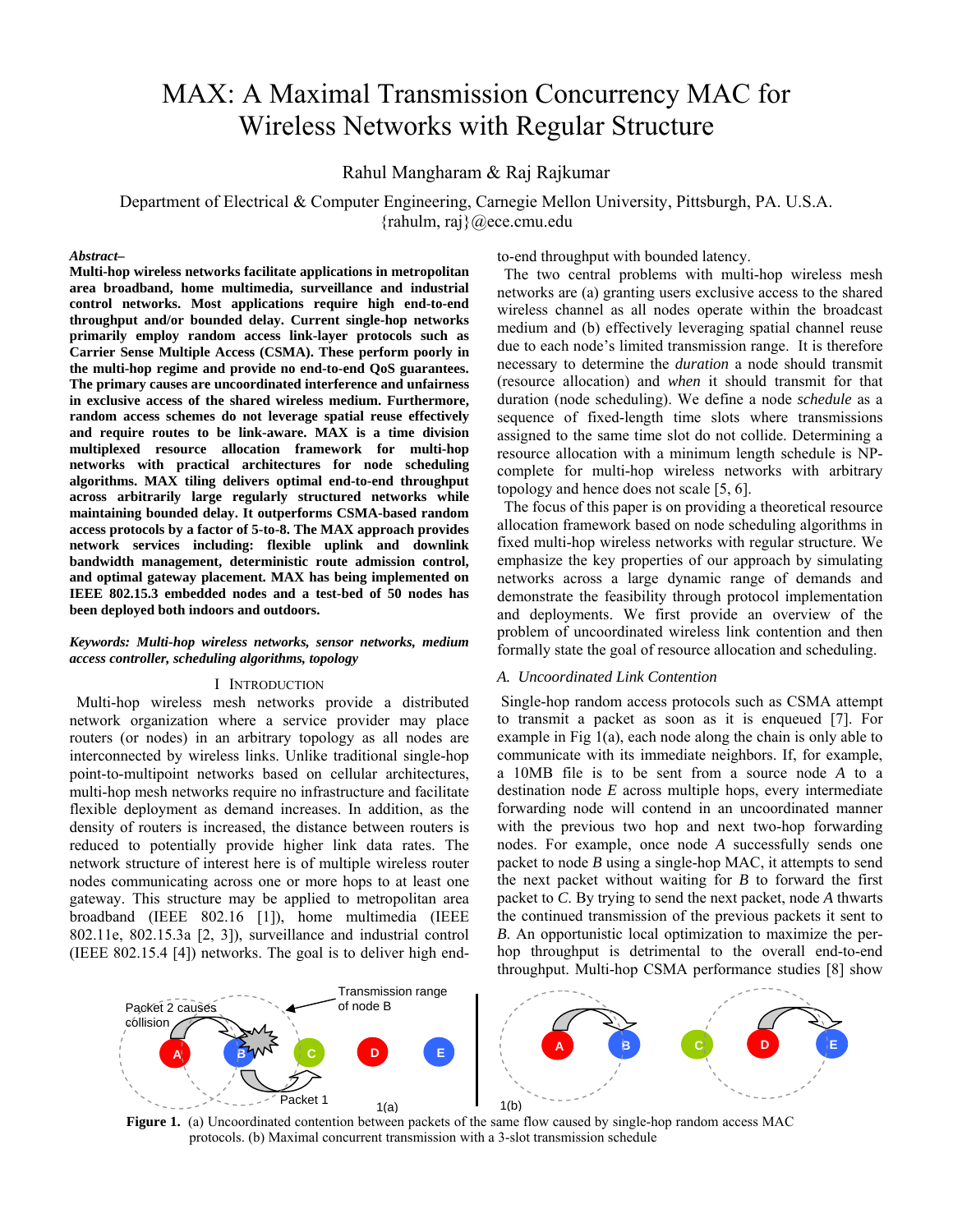the maximum end-to-end throughput is 1/8 and 1/24 of the link throughput for a line of nodes and a 2-D grid of nodes respectively. The CSMA binary exponential back-off policy results in severe unfairness and complete starvation of flows over the same or neighboring links, and is unable to provide any end-to-end throughput or delay guarantee [9]. Furthermore, nodes with smaller degree (e.g. node *A*) experience lesser contention and tend to transmit more aggressively thus wasting a larger fraction of time backing-off as nodes with higher degree form the bottleneck.

#### *B. Maximal Concurrent Transmission*

 In Fig. 1(b), we observe that when node *A* sends a message to *B*, if either node *B* or node *C* is transmitting, then node *A*'s transmission will be unsuccessful. Therefore, for a chain of nodes with a 1-hop transmission and interference range, successful concurrent transmissions must be spaced by 3 hops [11]. To deliver high network utilization, it is essential to exploit the spatial reuse so that the *maximal set of concurrently transmitting nodes* is determined. We define a *k-order concurrent transmission set* to be a set of nodes that are mutually *k* or more hops away from each other. A *maximal korder concurrent transmission set* is a *k*-order concurrent transmission set to which no other node of the network can be added. Nodes may transmit concurrently if they are mutually at least a distance of *k*-hops from each other such that *k* is greater than twice the communication range.

### *C. An Overview – The MAX Approach and Results*

 For a network with arbitrary topology, the cardinality of the maximal transmission sets can be different. A flow's transmission opportunity at a particular node depends on the duration each maximal transmission set is active, the number of such sets the node belongs to and the node degree with active flows. The inherent difficulty in arbitrating fair resource allocation and spatial reuse to nodes with different degree motivates us to solve the problem for networks with regular structure first and then generalize to networks with less regularity. As determining the maximum independent set of an arbitrary graph is NP-complete [10], we focus on network topologies that lend themselves naturally to minimal schedules. In a network with regular structure, nodes are placed at regular intervals, each with uniform node degree as in Fig. 2. By assuming a regular topology, any locally optimal resource allocation solution with a feasible schedule is valid with the same properties for the entire network. The uniform node degree ensures the cardinality of all maximal transmission sets is the same and hence the optimal slot schedule is also fair.

**DEFINITION:** A *MAX Tile* is a periodic and symmetric network structure consisting of a group of nodes such that at most one

node at a given position in each tile may transmit concurrently.

 An illustration of MAX Tiles and their tessellations are given in Fig. 2. The nodes in the networks presented have a transmission and interference range of one-hop. Here a node in each tile is least 3-hops away from a corresponding node in the same position in all neighboring tiles. By assigning a synchronized slot schedule to nodes within a tile, we are able to schedule the entire tessellation of tiles and render the network interference-free. We summarize below the attractive properties of MAX Tiles of size *n* nodes, with regular structure:

#### **Link Layer Properties:**

- (a) A network with a tessellation of nodes scheduled as MAX Tiles is a tiling of maximal concurrent transmission sets of nodes. A MAX tiling results in an optimal schedule in terms of minimal length of the slot schedule for networks with transmission and interference range limited to one-hop.
- (b) Generalized capabilities in (a) for grid networks with any transmission and interference range.

#### **Network Layer Properties:**

- (a) Routes are interference-free from neighboring and nonoverlapping flows with deterministic admission control.
- (b) Optimal gateway placements for shortest path routing are derived from MAX tiling.

#### **Service Layer Properties:**

- (a) Flexible uplink/downlink bandwidth asymmetry control.
- (b) Support for multiple path fine-granularity flows for enhanced end-to-end throughput.

 MAX tiling outperforms CSMA-based random access protocols by a factor of 5-to-8 in end-to-end throughput while providing bounded delay. For flows with random sourcedestination pairs, the average network utilization exceeds 95%.

 The rest of the paper is organized as follows. Section II presents related work followed by formal description of MAX Tile-based scheduling in Section III. In Section IV we generalize our results for interference-dominated networks and describe MAX bandwidth management mechanisms. Section V discusses gateway placement followed by performance analysis of routing in Section VI. Finally section VII presents our implementation followed by the conclusion.

#### II RELATED WORK

While the theoretical maximum throughput of random access MAC protocols such as *p*-persistent CSMA is 87% of



**Figure 2.** MAX Tiles and their respective tessellations overlaid over network topologies with (a) 3, (b) 4 and (c) 6 neighbors. Only one node may transmit at a time in each tile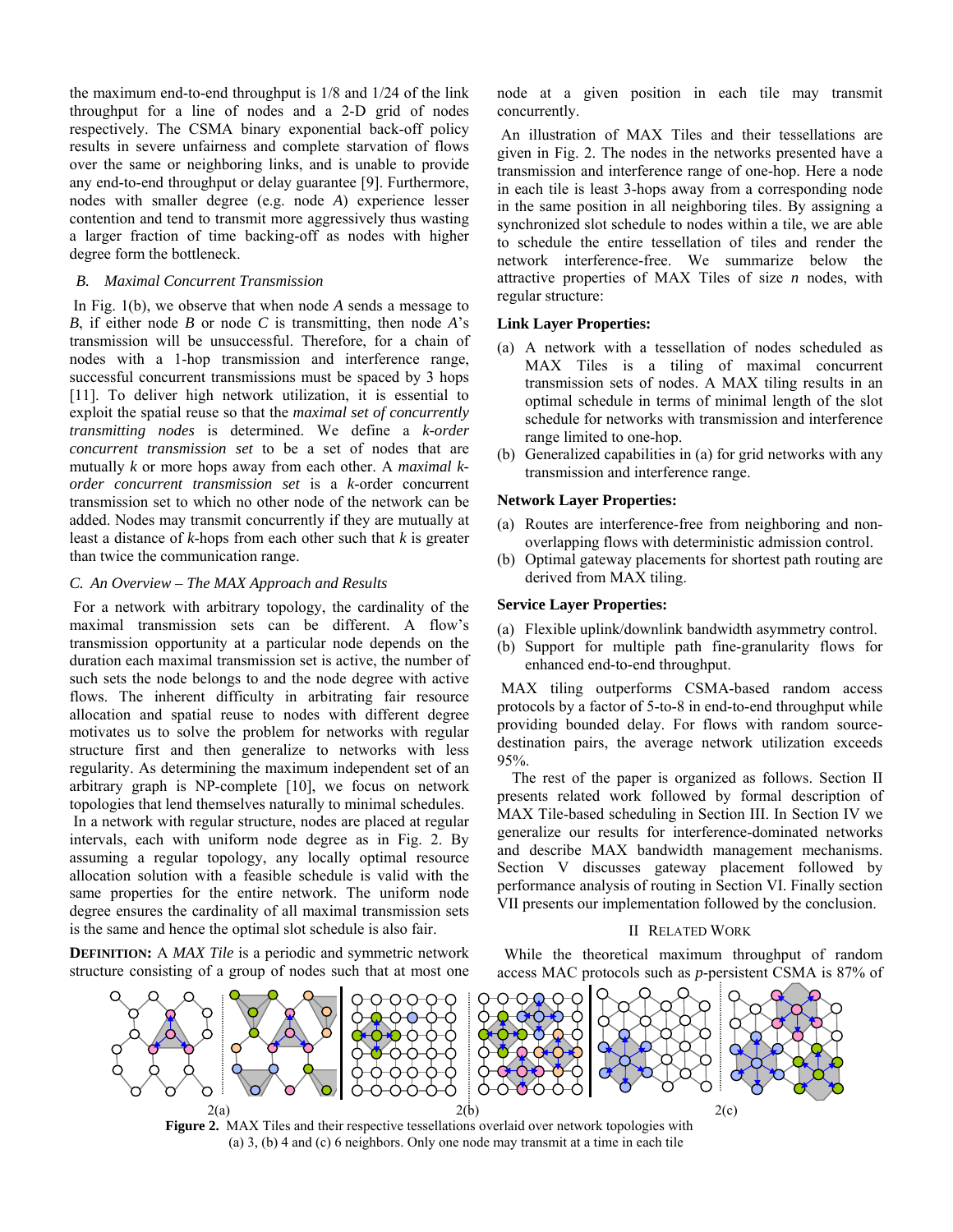the offered link rate for single-hop communication [7], the upper bound for a multi-hop networks in contrast is 48.5% for CSMA and 35% for slotted-ALOHA [11]. In practice, the IEEE 802.11 standardized single-hop protocol achieves about 14% of the link rate for a one-dimensional chain of nodes [8]. The performance of 802.11 degrades further to 8% for a grid of nodes with horizontal flows. Our approach to maximizing transmission opportunity has a similar basis as [11, 12] but applies it to time-synchronized regular structures which do not require knowledge of relative node positions. In the multi-hop regime, as it is necessary to arbitrate transmission among all nodes within communication range and their neighbors, 802.11's opportunistic operation has been shown [9] to be unfair and starve TCP flows.

Node and link scheduling are the two primary approaches for resource allocation and scheduling in multi-hop wireless networks. In [13], a max-min fair resource allocation is proposed. The node connectivity graph of the network is resolved into a flow contention graph connecting all interfering links. From this, the network is decomposed into cliques of conflicting links and transmission durations are assigned to links in the descending order of the clique degree. While a fair resource allocation (i.e. transmission duration) is achieved, finding the slot schedule assignment still remains an NPcomplete problem. It is therefore practical and desirable to decouple flow routing and link scheduling to jointly solve the resource allocation and node scheduling problems.

In [6], Ramanathan and Lloyd propose node and edge scheduling algorithms for tree, planar and arbitrary graphs with a distance-2 matching constraint for wireless networks. Their results provide an 8-10% improvement over greedy algorithms. For networks with gateways, they show node scheduling of tree networks is superior to link scheduling.

Silvester and Kleinrock [14] provide a comprehensive study of multi-hop scheduling with slotted-ALOHA for networks with regular structure. The maximum throughput for onedimensional line networks is proportional to 1/*e* as with singlehop slotted-ALOHA. For grid networks, spatial reuse allows a capacity proportional to the square root of the number of nodes in the network. They also show that networks with smaller node degrees deliver higher average end-to-end throughput.

Simulation studies for on-demand routing protocols over 802.11 [15] observe that for a moderate-density connected network with 100 randomly placed nodes, the largest concurrent transmission set was of 7 nodes. This resulted in the available per-node throughput to be 50 times smaller than the apparent capacity. The offered loads in other routing studies [16] are limited to about 60Kbps despite using 2Mbps radios. Furthermore, traditional ad hoc routing protocols such as AODV and DSR [16] do not provide any guarantees of the quality of the route and the interference it experiences from neighboring and non-overlapping flows.

#### III MAX RESOURCE ALLOCATION AND SCHEDULING FRAMEWORK

In this paper, we restrict network topologies to regular structures to provide optimal and fair spatial reuse. By exploiting the periodic node distribution and uniform node degree, we provide one solution of the distance-2 graph

coloring problem. This enables us to decouple flow routing and link scheduling and jointly solve the link resource allocation and scheduling problems.

While regular topologies may not always be achievable in practice, they provide an upper bound of end-to-end throughput and lend insight to the arbitration of fairness and spatial reuse. Irregular networks with node clusters of high density suffer from increased interference while low density clusters waste potential spatial diversity. All topologies presented in this paper describe logical, rather than physical, network connectivity graphs.

#### *A. Preliminaries*

The algorithms presented are applicable to regularly structured networks of any degree. For the sake of notational convenience, we focus on a rectangular grid of nodes, *G*, specified by a rectangular coordinate system. Each node has a uniform number of neighbors, *N*, at a logical communication distance, *C* and interference distance *I*,  $I \ge C$ . A tile is defined as a periodic and symmetric group of *M* nodes that form a tessellation across the grid. Each node within a tile may transmit for a specific duration at specified intervals.

#### *B. Network Assumptions*

To obtain analytical results about performance in a scheduled multi-hop wireless network, certain assumptions must be made about that network.

- **(A1)** Every node's transmission range is equal to its interference range of one-hop Euclidean distance. i.e. *C*  $= I = 1.$
- **(A2)** Transmission range is limited to a fixed number of neighbors along rectangular coordinates and transmissions along a diagonal are not permitted. This could be achieved by using directional antennas.
- **(A3)** The topology of the network is known.
- **(A4)** All nodes are time synchronized and given fixed time slots that repeat at a fixed interval of *M* slots.
- **(A5)** All nodes transmit at a fixed link data rate over a single shared channel.

Not all of these assumptions are absolutely necessary, and the effects of relaxing them for practical network architectures will be discussed in Section VII.

#### *C. MAX Tiling – Temporal Representation*

In order to facilitate concurrent transmissions, it is necessary to maintain the 3-hop rule between transmitters. For 1 dimension networks as in Fig 1(b), we observe that nodes *A* and *D* may transmit concurrently. In order to maximize network capacity, consequently all nodes that are a multiple of 3-hops away from node *A* may transmit concurrently. With global time synchronization, a 3-slot Time Division Multiple Access (TDMA) cycle enables data to be pipelined in both directions within the network. The effective end-to-end data rate is  $1/3^{rd}$  the available link rate with delay bounded to  $M^*h$ , where *h* is the number of hops along the path.

To extend the application of the 3-hop rule to networks in 2 dimensions, a *MAX Tile* structure is defined as in Fig 2. Each MAX Tile consists of a single node and its nearest neighbors resulting in a tile size of *M* nodes, where  $M = N + 1$ . More specifically, for a grid network each tile consists of *M*=5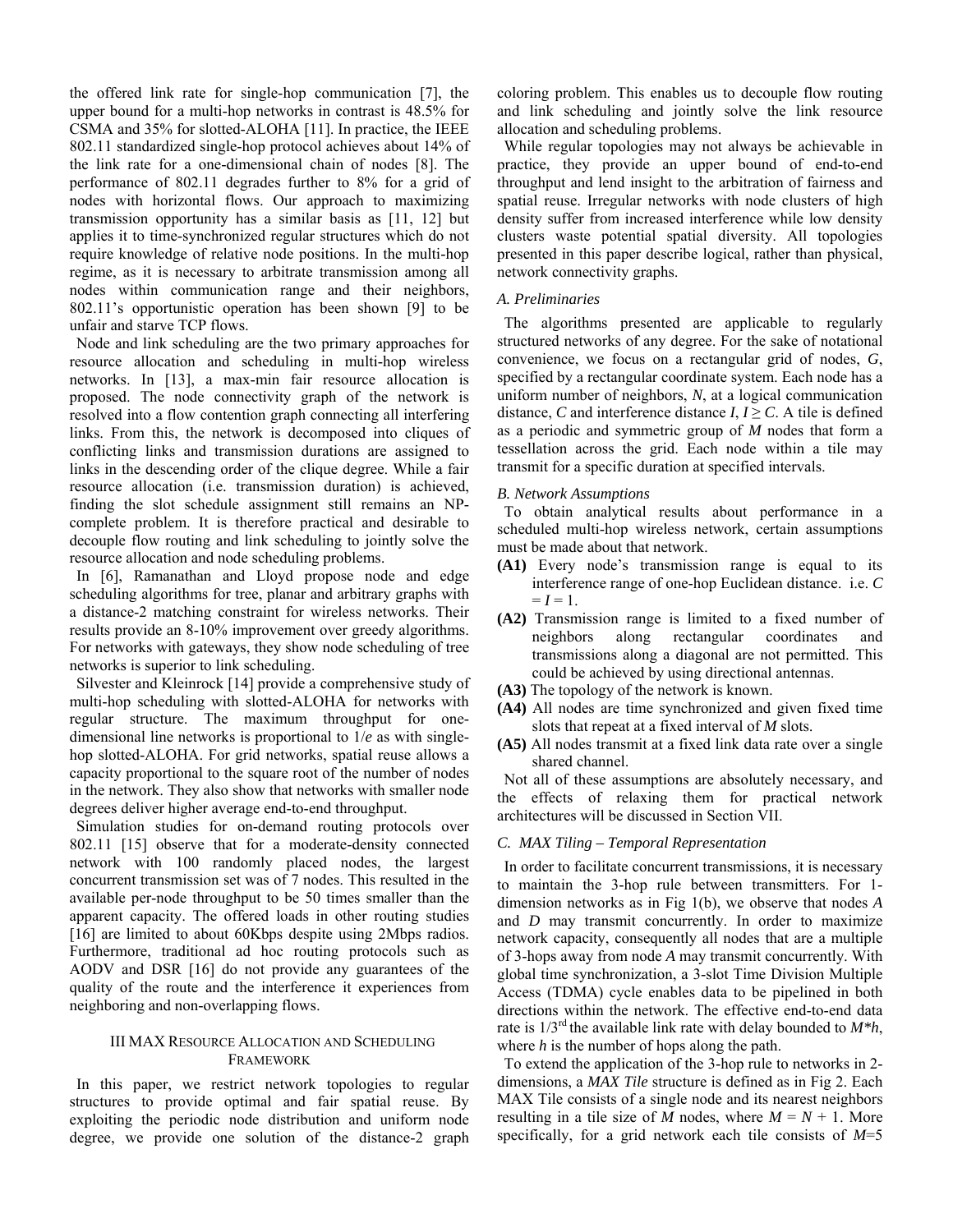nodes as shown in Fig. 3(a). Each node is assigned a fixed time slot to transmit in a TDMA cycle with *M* slots. Fig. 3(a) shows an example time slot allocation from 0 to *M*-1 within a MAX Tile. Each slot permits the transmission of one or more frames consisting of the payload and frame acknowledgements (ACK) to all neighbors for all successfully received frames from the prior cycle. The concatenated cumulative ACK ensures the protocol is not bidirectional and the hidden terminal problem needs to be resolved only at the frame receiver. While the time slot assignment within a tile may be arbitrary, it is necessary that the sequence of transmissions within a tile is consistent across all tiles in the network.

The key property of a tessellation of MAX tiles is that it ensures each transmitter is exactly three hops away from the closest concurrent transmitting node. Schedule assignment for a grid network based on rectangular coordinates may be described, for instance, by slot numbers in the x and y directions. If the time slot assigned to the top-left node (0, 0) is 0 (Fig. 3(a)), then the assignment, *s*, to any node may be described by:

$$
s = [x + (2C + 1)y] \bmod M \tag{1}
$$

This ensures that nodes with the same slot are separated by a distance greater than twice the communication range. The endto-end throughput of the network is 1/M or 1/5 the available link rate. We now establish the correctness and optimality of MAX Tiles.

*Theorem 1:* The slot assignment, *s*, for a multi-hop wireless grid network described by  $s = [x + (2C + 1)y] \mod M$  is collision-free.

*Proof:* Assume two nodes, *i* and *j*, located at  $(x_i, y_i)$  and  $(x_j, y_j)$ respectively, are assigned the same time slots:

> $s_i = x_i + (2C + 1)y_i$  $s_i = x_i + (2C + 1)y_i$

A collision occurs if  $s_i = s_j$ .

| $(x_i - x_j) + (2C + 1)(y_i - y_j) = 0$ | (2) |
|-----------------------------------------|-----|
| and the following conditions hold:      |     |
| $ x_i - x_j  +  y_i - y_j  \le 2C + 1$  | (3) |

| $ \lambda_i - \lambda_j $ $\top$ $ y_i - y_j $ $\geq$ $\angle$ $\top$ 1 | (2) |
|-------------------------------------------------------------------------|-----|
| $ x_i - x_j  +  y_i - y_j  \ge 1$                                       | (4) |

In (2), both nodes transmit during the same time slot and  $(x<sub>i</sub>$  $x_i$ ) is a multiple of  $2C + 1$ . The first condition ensures the nodes are spaced by at most  $2C + 1$ . Together with (2), the first condition requires either  $|x_i - x_j| = 0$  or  $|y_i - y_j| = 0$ . If  $|x_i - x_j|$  $= 0$ , then by (2),  $|y_i - y_j| = 0$  thus violating the second condition. The slot assignment rule described is collision-free. In order for the resource allocation scheme to be optimal (i.e. resulting in the shortest schedule while being fair), the slot scheduling must determine the maximal concurrent transmission sets and ensure every node has the same duty cycle with no residual idle time. Such a network delivers the maximum attainable throughput and is fair. Let  $T_i$  be the set of nodes that are *i*-hops away from *a*. If all nodes of a maximal (2*C*+1)-order independent set transmit, and these are the only transmitting nodes in the network, all of their transmissions will be successfully received collision free.

*Theorem 2:* For any maximal (2*C*+1)-order concurrent transmission set *S*, no node not in the set can transmit without causing interference with a reception of at least one node in *S*.



Figure 3. (a) A MAX Tile marked over a grid of nodes with assigned time slots. (b) A tessellation of MAX Tiles

*Proof:* Suppose *a* was such a node. It is clear that  $T_1 \cap S = \emptyset$ (null set) otherwise *a* would be transmitting and receiving at the same time. If  $T_{2c} \cap S \neq \emptyset$  then this implies there is a node that simultaneously receives a signal from *a* and from a node in *S*. Thus  $T_{2c} \cap S = \emptyset$ , but this implies that *S* is not maximal since *a* is at least 2*C*+1 hops away from every node in *S*.

Fig. 3(b) illustrates a tiling where the right-most node of each tile is active in slot 4. For broadcast scheduling based on node scheduling, this is the tightest packing of tiles such that all nodes transmitting in a particular slot are at a Manhattan distance of 2*C*+1 from the closest concurrent transmitters.

The slot assignment scheme based on (1) requires nodes to be aware of their direction relative to their neighbors. We employ that approach for ease of mathematical representation in a rectangular coordinate system. In practice, however, a distributed tile replication algorithm which assigns schedules based on a seed MAX Tile and its tiling is employed. The tile replication algorithm is detailed in Section VII.

#### *D. Theoretical and Practical Significance of Regular Topologies*

We focus on using time-synchronized networks with regular structures to derive the upper-bound of link layer throughput in multi-hop mesh wireless networks. Regular structures provide a uniform node density so a locally optimal scheme is also globally optimal and may be deployed in a distributed manner. Regular structured networks have been employed in several theoretical network studies [14, 22, 23] and therefore form a basis for comparison of network capacity and protocol efficiency.

In [17] we describe a TDMA topology control method to prune an arbitrary physical connectivity graph to a logical topology with uniform degree. For a given physical topology with average degree  $\geq d^*$ , a connectivity graph is determined from which a spanning tree is extracted by the gateway. Following this, links between nodes are incrementally marked as active until the maximum degree of each node is at most *d\**. MAX Tiling is then performed on the (partially) uniform network topology by allocating time slots only to active links. This scheme does not require knowledge of node positions. Another scheme for reducing arbitrary physical connectivity graphs to near-regular structured topologies is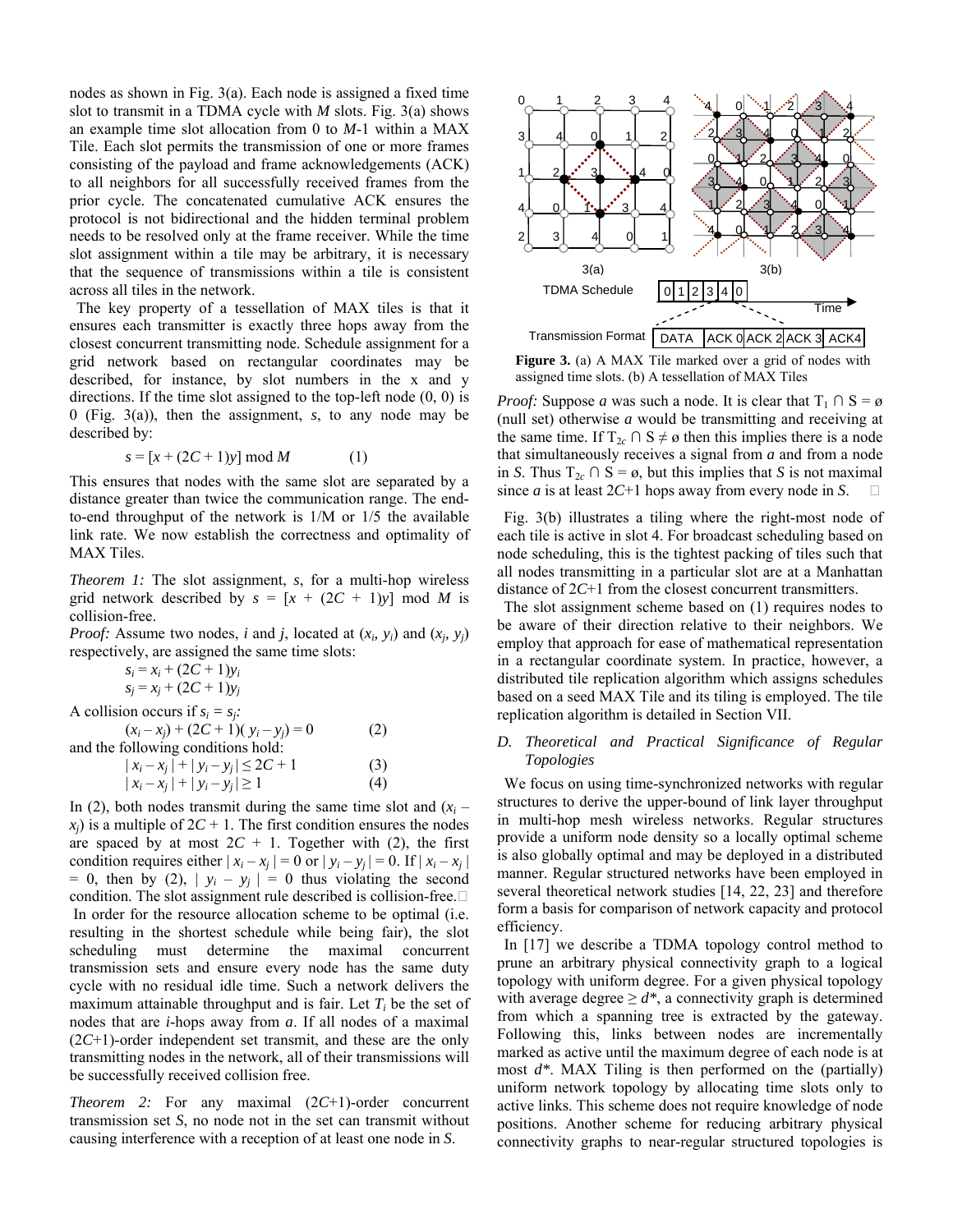presented in [25]. The authors first use the node positions and transmission range to determine the connected dominating set of the network and then assign slots to nodes based on a distance-2 node coloring heuristic.

From a practical deployment perspective, mesh networks with regular structures have been deployed in military experiments in [24, 25], involving over 1,000 nodes, and are feasible for largescale networks in factory and warehouse ceilings, parking lots and cargo areas. While it may not be practical to control the network topology in most deployments, we demonstrate the feasibility in a test-bed deployment, described in Section VII, to highlight (a) the theoretical properties of MAX in regular topologies and (b) an economical and easy method to achieve global time synchronization.

#### IV GENERALIZED MAX

In this section we relax the assumptions presented for basic MAX tiling in Section III to more realistic regular network topologies. As the communication range increases, the node degree increases, resulting in an enlarged tile. The end-to-end data rate varies inversely with the tile size and is given by 1/*M*. On the other hand, as the interference range increases, the tile size increases at a slower rate and the throughput decreases due to reduced spatial reuse. Finally, the basic MAX tiling approach may be extended from a "one-size-fits-all" uniform TDMA slot assignment to control link asymmetry and, for example, dilate the bandwidth of select (e.g. gateway) nodes.

#### *A. Communication Range-Dominated Networks*

We relax assumption **A1** to cater to dense networks with limited power control capability. If the communication range, *C*, spans a distance greater than 1-hop, the tile size is

 $\big(\sum_{i=1}^C$  $i=1$  $i * N$ ) + 1, where *N* is the uniform number of neighbors,

and the slot assignment is then described by:

$$
s = (x_i + (2C + 1)y_i) \cdot mod((\sum_{i=1}^{C} i * N) + 1) (5)
$$

Fig. 4(a) illustrates a MAX Tile with a 2-hop communication and interference range (i.e.  $C = I = 2$ ). A tiling continues to ensure all concurrent transmitters are at least a distance of 2*C*+1 hops apart. As nodes at a *C*+1 Manhattan distance do not lie within the 2*C* Euclidean distance range, the shape of the MAX Tile is consistent.

#### *B. Interference Range-Dominated Networks*

We relax assumption **A2** to cater to networks whose interference range exceeds their transmission range. In Fig. 3(b) we assumed a node is unable to communicate to the nearest diagonally located node. We observe that each node is to receive from the nearest transmitter while being unable to receive from the nearest diagonally located concurrent transmitter. While this has been achieved in outdoor experiments with 802.15.4 nodes [17], it imposes a tight 6dB signal-to-noise (SNR) sensitivity budget to differentiate between a neighbor and a diagonal node's transmission. For networks without such power control capability, the interference range, *I*, may be greater than the communication range. For the case when  $I > C$ , it is necessary to separate



**Figure 4.** (a) A MAX Tile for nodes with 2-hop communication and interference range. (b) Slot assignments for nodes with 1-hop communication range and 2-hop interference range.

concurrent receivers by a distance of at least I+1. Consequently the tile size is given by  $(I+1)^2+1$  with a slot assignment described by:

$$
s = (x_i + (I + 1)y_i) \cdot mod((I + 1)^2 + 1)
$$
 (6)

In Fig. 4(b) we illustrate the slot assignment for *C*=1 and *I*=*C*+1. Concurrent transmitters are separated by 5 hops (i.e.  $2I + 1$ ) and the tile size is 10 (i.e.  $\overrightarrow{M} = (I+1)^2$ ). Using this approach, a larger tile size (i.e.  $M = (I+1)^2$ ) is required and results in an exponential reduction of per-node network capacity. Furthermore, the application of (6) requires knowledge of the relative position of nodes in the *x* and *y* directions.

For networks with  $I > C$ , we may use multiple communication channels and retain the  $M = N+1$  MAX Tile size. Fig. 5 illustrates the use of two communication channels to tessellate MAX Tiles with *C*=1 and *I*=*C*+1. In a given time-slot, the transmitting node and its neighbors tune to one of the two pre-assigned frequencies. During the node *X*'s time slot (Fig. 5(a)), all its four neighbors tune to one of the two channels pre-assigned to *X*. During the next time slot (Fig. 5(b)), when node *Y* transmits, all *Y*'s neighbors tune to its pre-assigned channel.

By alternating the channel used for tiling, tiles operating on the same channel are always separated by distance of 2(*I*+1). We observe that nodes switch between the two channels on a time-slot basis to ensure that all neighbors of the current transmitter are tuned to the same channel. By employing the 2-channel tiling, the end-to-end network throughput is still  $1/M$ , where  $M=N+1$  as opposed to  $1/(I+1)^2$ . From a practical



**Figure 5.** A 2-channel TDMA scheme for nodes with 1-hop communication range and interference with diagonal neighbors.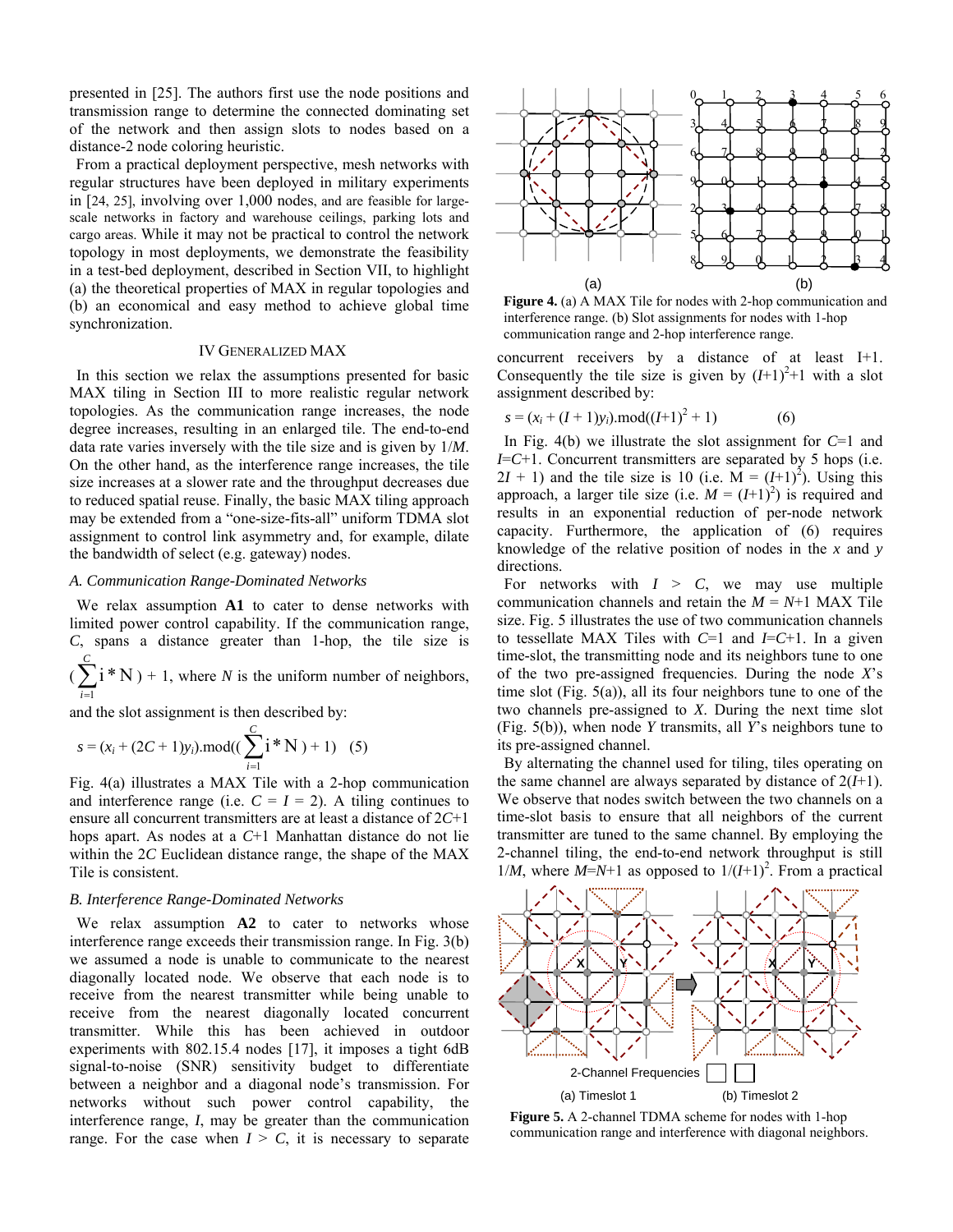perspective, the multi-channel MAX tiling approach is more efficient than employing larger tiles specified by (6) as most wireless standards such as 802.11 and 802.15.4 support multiple channels. Our implementation of a network of 802.15.4 nodes is capable of supporting 15 channels in the worldwide ISM band [4]. In Section VII we show that this scheme is practical and robust.

#### *C. Bandwidth Management with Link Asymmetry*

MAX Tiles, with C=I=1, offer an uplink transmission opportunity of 1/*M* and downlink reception from all neighbors of *N*/*M* during each TDMA cycle. Thus, for a grid network, each node has an uplink bandwidth of  $1/5<sup>th</sup>$  and downlink capability of  $4/5<sup>th</sup>$  the link rate. As all users are not alike and have different uplink/downlink demands, it is useful to control the bandwidth asymmetry. For a network with few gateways and several end users, the 1/*M* bandwidth reduction is very limiting and restricts the gateways' maximum outgoing throughput to the entire network. Likewise, for end users, the maximum downlink throughput is more critical than uplink. To control the bandwidth asymmetry, we apply a simple transform by artificially setting a gateway's neighbor count to be *L* rather than *M*, where  $L > M$ . The gateway may use the additional (*L*-*M*) slots for transmission. The additional (*L*-*M*) slots are said to be accounted for by *virtual nodes*.

For example in Fig. 6, a gateway with initial 1/5 uplink and 4/5 downlink capability, may set its tile size to be 8 rather than 5. By using the additional 3 time slots due to virtual nodes in addition to its assigned time slot, the gateway's transmission duty cycle is increased to 3+1 time slots every cycle. As *M*=8, the gateway now has 4/8 slots for transmission and 4/8 slots for reception, while end user nodes have 1/8 uplink and 4/8 downlink bandwidth asymmetry. Due to the tiling, all nodes that occupy the same position within a tile as the gateway have the same uplink/downlink ratio. For example, if the gateway is a center node in its tile, all center nodes in the network will have the  $\frac{1}{2}$  uplink and  $\frac{1}{2}$  downlink ratio. Thus by varying the number of virtual nodes, we may conveniently adjust the bandwidth asymmetry to suit the network's requirements.

#### V MAX ROUTING AND GATEWAY PLACEMENT

#### *A. Interference-free Routing with Bounded Delay*

Once the multi-hop MAC slot assignments are resolved by the tile replication procedure (described in Section VII), the network has been initialized and the routing procedure may be executed. Unlike CSMA, as all node transmissions are collision-free, there is no interference from overlapping and



**Figure 6.** MAX Bandwidth Asymmetry control increases gateways uplink ratio from 20% to 50%

non-overlapping flows. For example, consider flows 1 and 2 in Fig. 7. If flow 1 is started first under the CSMA regime, upon starting flow 2, which requires a higher rate, flow 1's throughput is reduced and may starve due to interference [9]. Under the MAX TDMA regime, non-overlapping flows do not interfere and enjoy the maximum end-to-end throughput.

For overlapping flows, assuming equal distribution of bandwidth, a node's throughput is given by 1/(*M*\**F*) where *F* is the number of flows traversing through the node. The routing objective is significantly simpler and is to minimize the maximum overlap of flows across all nodes along the path. This problem is similar to VLSI global routing with *k*overlaps in a rectilinear grid [18], where *k* is the number of metal layers. In Fig. 7, we observe TCP flows, 3 and 4, overlap and therefore enjoy only half the offered throughput.

#### *B. Routing Enhancements: Multiple Path and SuperNodes*

Routing schemes based on a shortest-path criterion result in congestion at the center of the grid due to a large number of route overlaps. When the total required data rate of all flows passing through a node is 1/*M* of the link data rate, the node is said to be *fully-utilized*. As the offered throughput with the MAX approach is deterministic, flows requesting routes across fully-utilized nodes are *blocked* by the route admission control policy. In order to maximize the network capacity, the blocking probability must be minimized. We employ two mechanisms to achieve this.

**1) Multiple Path Routing:** In order to reduce the probability a flow is blocked along a path, the source splits a single highrate flow into multiple flows with a lower data rate requirement. Intuitively, we can relate this to the analogy of filling a container with stones. If the stones are big, there will be gaps in the container. To fill those gaps better, the approach should be to break the stones into smaller pieces. In Fig. 8(a) we observe a flow which requires full (i.e. 1/M) link capacity and fully utilizes all nodes along its path. This creates a partition between the two halves of the grid such that no routes can be created across this partition. On the other hand, in Fig. 8(b) the same flow is split into two halfrate flows and will not partition the grid. The net effect of employing finer granularity flows is a reduction in the overall blocking rate and an increase in the offered network capacity. As in the case of any multiple-path routing scheme, the endpoints will incur an overhead for segmentation and reassembly.



**Figure 7.** Routing of overlapping and non-overlapping flows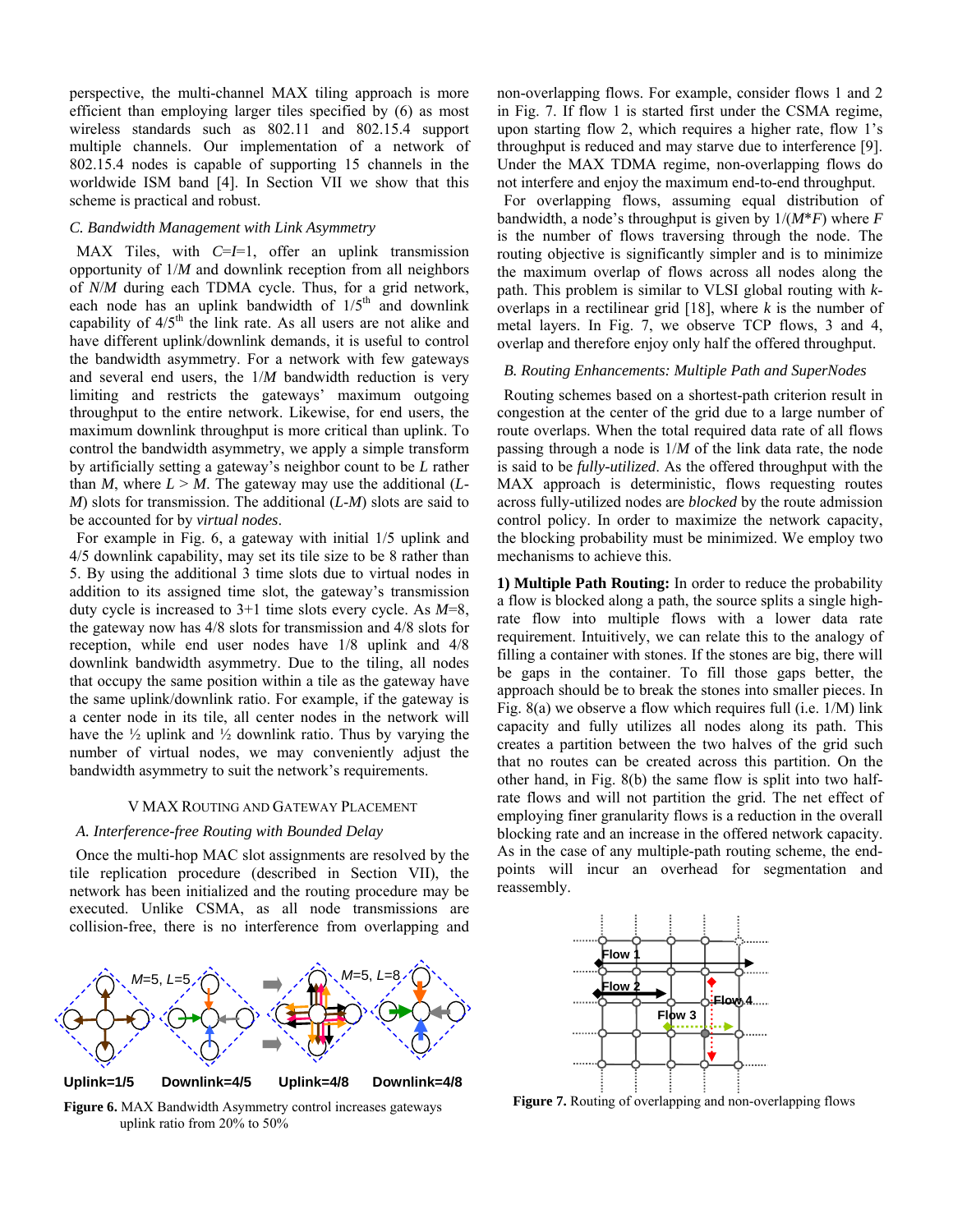



**2) SuperNodes:** An alternative to reducing the flow blocking rate is by employing SuperNodes. SuperNodes are nodes with one or more additional time slots than other nodes in each MAX Tile. As described in Section IV.C, a node in every tile may acquire additional time slots at the cost of increasing the overall TDMA cycle duration. The effect of SuperNodes is to provision additional capacity required for flow overlaps which may otherwise be blocked due to a node being fully utilized. SuperNodes are analogous to vias in VLSI routing.

Consider for example, the flow with full bandwidth (i.e. 1/6 the link rate when SuperNodes are granted an additional time slot) requirement running through the centre of the grid as in Fig. 9(a). It partitions the grid as all nodes along its path are fully utilized. Hence flows that originate from the top of the grid and destined to the other side will not be able to find a route to cross over. The idea of the SuperNode mechanism is to let some nodes have one extra time slot so that flows are allowed to intersect at such nodes. As shown in Fig. 9(b), the center nodes of all MAX Tiles are converted to SuperNodes with a transmission opportunity of 2/6 as opposed to 1/6 for the remainder of nodes in the tile. Although a flow with full bandwidth requirement cuts through the grid, flows originate from one side of the grid are still able to overlap at a SuperNode and are not blocked due to the additional time slot.

#### *C. Optimal Gateway Placement*

For most network applications such as metropolitan area broadband, home multimedia, surveillance and industrial control there is a need to communicate with an external entity via a gateway portal. Within the context of a multi-hop wireless network, the gateway is a node that interfaces between nodes in the network and the external entity. As the maximum link throughput is determined by the resource allocation methods mentioned earlier, it is desirable to minimize the number of overlapping flows to avoid congestion. This is achieved by employing shortest path routing while load balancing the flows across the available gateways.

For a four-node network in Fig 10(a), flows from each node may be distributed evenly across all links as shown in the flow matrix in Fig. 10(b). Using this approach recursively, it is







**Figure 10**(a) A basic 4-node network. (b) A load balanced flow matrix

possible to determine the load-balanced flow matrix of a regular network with *n* nodes. By placing the gateways evenly as shown in Fig. 11, we are able to minimize the maximum path lengths to the nearest gateway in a load balanced network. As each gateway services roughly a equal number of nodes, the network capacity is the highest for such a gateway distribution. The gateway placement in Fig. 11(a) may be recursively used in Fig. 11(b), Fig. 11(c) and likewise in larger networks with additional gateways. By applying this hierarchal tiling of gateways followed by MAX tiling, we evenly distribute the load across the network and provide optimal network capacity due to min-max route lengths.

#### VI PERFORMANCE ANALYSIS

In this section we present numerical results for simulations comparing the multi-hop network performance with CSMA and TDMA-based MAX Tiling. The results corresponding to CSMA were determined over a 1 Mbps 802.11 link using the ns-2 network simulator. The inter-frame spacing and frame structure is consistent across both the 802.11 and MAX MACs. All other results used a MAX TDMA-based simulator that we built.

#### *A. End-to-End Throughput*

In order to compare the end-to-end throughput across multiple hops with CSMA and TDMA-based MAX Tiling, we simulated a 1-dimension chain of nodes with a single flow. In Fig.  $12(a)$  we observe the throughput for 64 byte packets as the length of the chain is increased. The throughput for the 802.11 MAC decreases rapidly to 1/20 of the offered link rate while the MAX MAC offers a steady throughput that is 1/4 the link rate. The throughput of the MAX MAC is lower than the theoretical 1/3 of the link rate due to header and guard time overheads.

In Fig.  $12(b)$  the end-to-end throughput for a  $12x12$  grid of nodes is presented. All flows are routed horizontally across the grid with no overlaps. We observe that the throughput of the MAX MAC is slightly less than the expected 1/5 of the link throughput. The MAX MAC outperforms the 802.11



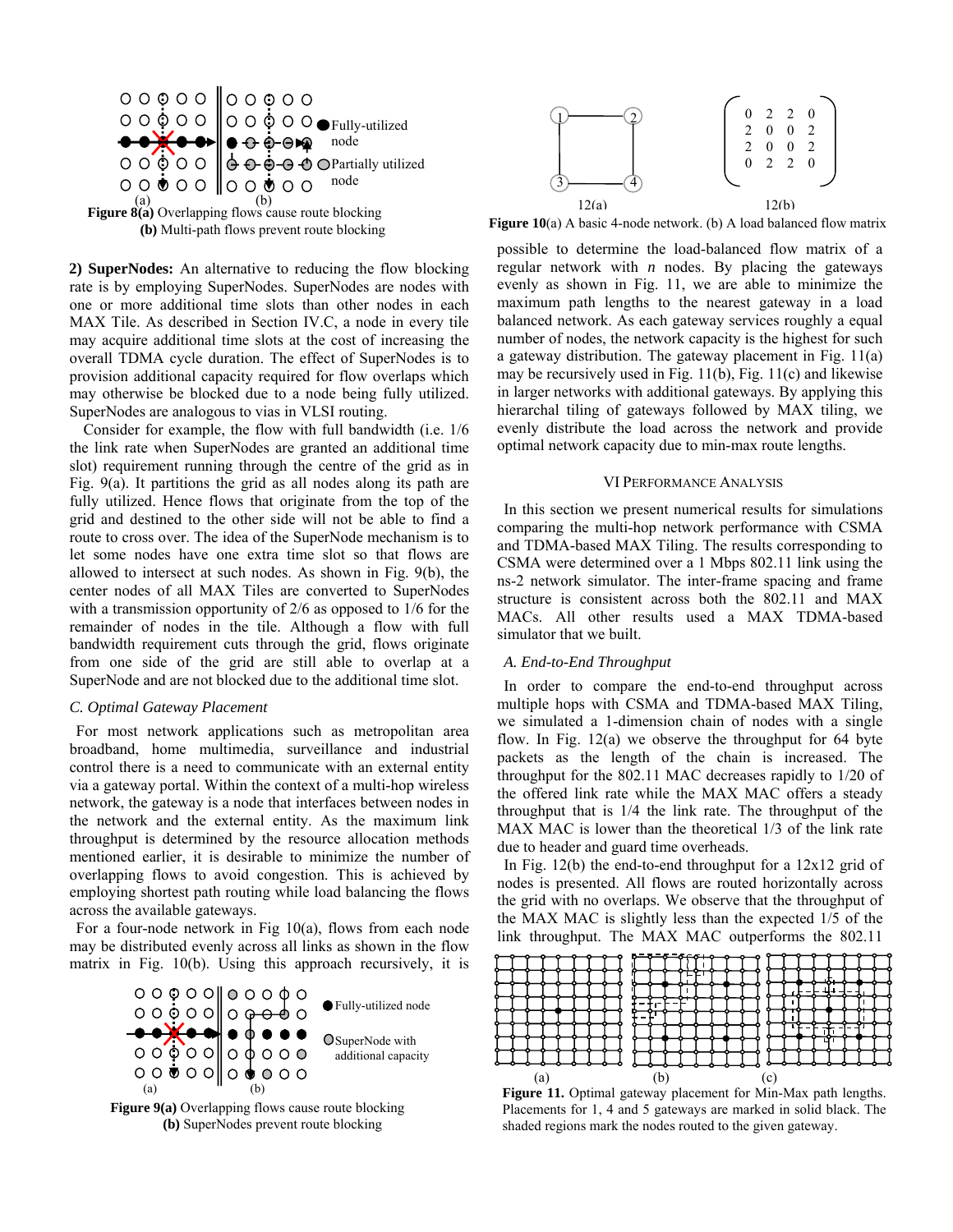

**Figure 12.** Average end-to-end throughput for (a) a single flow along a chain of nodes and (b) parallel horizontal flows in a grid

MAC by a factor 5-8x. Furthermore, it is important to note that the end-to-end delay offered by the MAX MAC is bounded.

#### *B. Network Utilization*

We define the network utilization as the ratio of the aggregate link capacity that is utilized by the routed flows. The average network utilization lends insight into the overall efficiency of the network and the number of flows that may be routed across it. In this test, flows are routed from a randomly chosen source and destination pair in a 7x7 grid. For the routing we employ an exhaustive search by which if a set of routes is feasible, then the shortest route is selected. Each flow requires a constant bit rate (CBR) equivalent to 50% of the maximum possible end-toend throughput (i.e. 1/10 the link rate). The experiment was repeated 50 times. The results are consistent across various network sizes. We do not compare network utilization with CSMA as the throughput saturates for small networks and the per-link utilization is always below a small fraction of the available link capacity as observed in Fig 12(b).

In Fig. 13(a), we observe the average network utilization approaches 70%. As the number of flows routed across the network increases, the rate at which the utilization increases diminishes. This is due to the fact that as the network gets congested, certain under-utilized nodes are unreachable due to blocking.

#### *C. Effect of SuperNodes*

Fig. 13(b) presents the blocking rate as the number of flows is increased across the same network. We analyze the performance of the MAX MAC without SuperNodes, with one SuperNode per tile and with two SuperNodes per tile. Over the 7x7 node network, there were 8 and 17 SuperNodes for the latter two cases. We observe that as the number of flows increases, the blocking rate naturally increases due to congestion. It is interesting to note that the ability of SuperNodes to allow twice as many flows to overlap lowers the blocking rate significantly. This illustrates the usefulness of SuperNodes in increasing the network utilization.

While SuperNodes are assigned a relatively larger number of slots, it is at the cost of increasing the overall number of slots in the TDMA cycle. SuperNodes cause other nodes in the network to have a relatively lower throughput. Thus, assigning SuperNodes with a large number of additional slots will be detrimental to the overall network capacity. From our simulations of routes between randomly selected sourcedestination pairs, we find that 2 SuperNodes per tile offers the best results.

#### *D. Effect of Multiple-Path Routing*

We now look at the benefits of multiple-path routing with finer granularity flows. For this test, a 7x7 node network is used with an offered link rate of 2Mbps. As in the earlier case, the routing scheme employs an exhaustive search by which if a set of routes is feasible, then the shortest route is selected. Three types of flows are routed across random source-destination pairs. The first set of flows requires 100% of the maximum end-to-end throughput (i.e. 400kbps). The next test split the offered load into 200Kbps and likewise into 100Kbps flows. As the flows were split, the offered load was the same but the number of finer granularity flows increased. For example, for an offered load of 8Mbps, there were 40 flows each with a 200Kbps requirement or 50% of the maximum end-to-end throughput of 1/5 the 2Mbps link rate.

In Fig. 14, we observe that employing multiple path routing with fine granularity flows provides a significant benefit. This occurs due to a lower blocking rate achieved as a consequence of evenly spreading the load across the network.



**Figure 13.** (a) Avg. network utilization for a grid network. (b) Max. blocking probability is reduced by use of SuperNodes.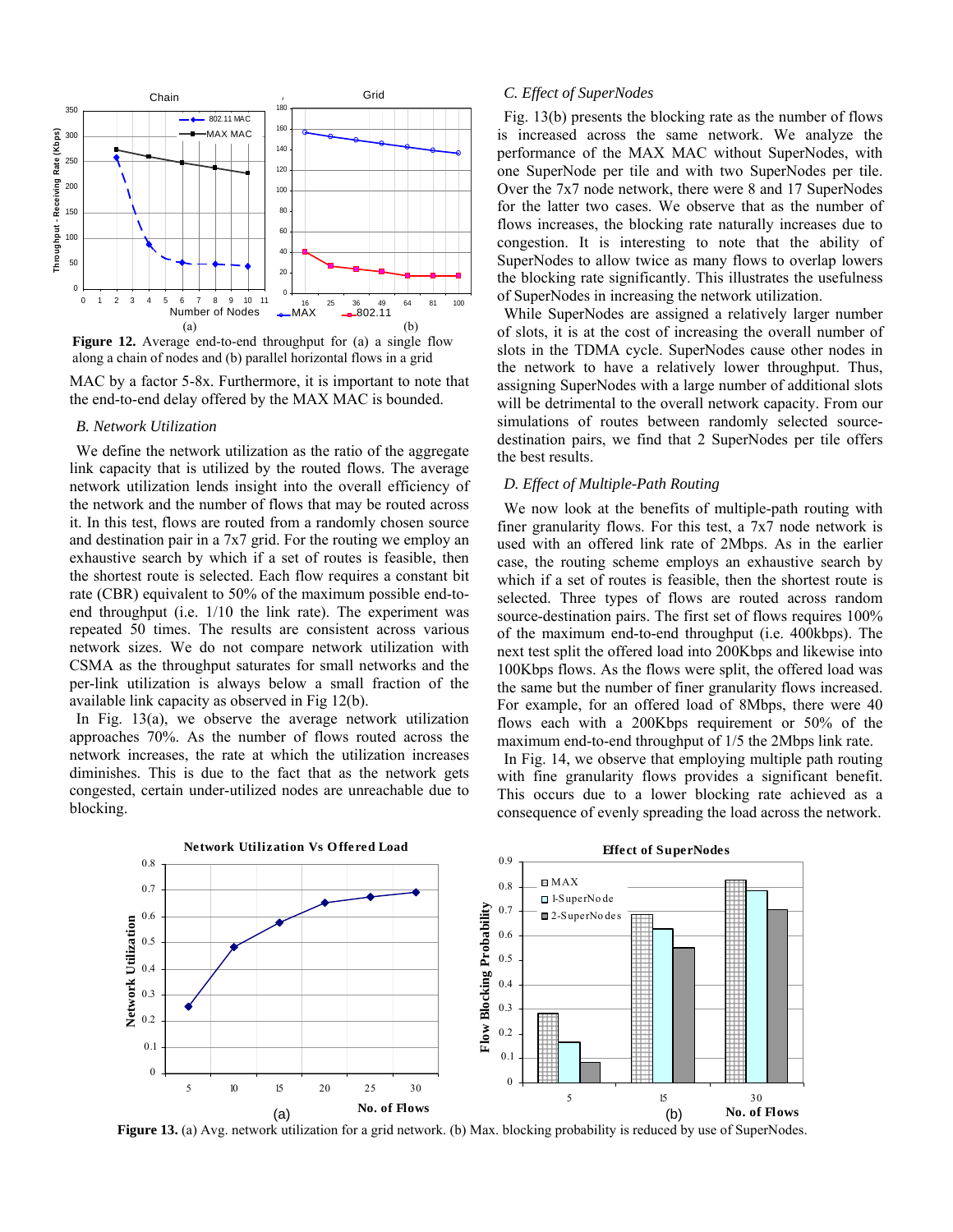

To summarize, our simulation study shows that the MAX MAC outperforms the CSMA-based 802.11 MAC by a factor of 5-8x on average for line and grid mesh networks. SuperNodes provide a consistent and significant reduction in flow blocking rate when compared to basic MAX. Finally, the use of multiple path routes for finer granularity flows enhances network utilization considerably.

#### VII IMPLEMENTATION

In this section we discuss some practical deployment issues of MAX and experiences from a 30-node network deployment.

#### *A. Distributed Tile Replication*

We propose a simple tile replication algorithm to schedule a network with a known regular topology. The tile size is determined either as a function of the maximum number of neighbors (most congested links) or after using a topology pruning scheme described in Section III.D.

Tile replication is started with a seed tile composed of nodes with pre-set identities and pre-set slot assignments for each tile member-node as in Fig. 15. Simple rules for information exchange and tile replication have been defined in [17] to assign each node its slot schedule. No node transmits until it knows its identity unambiguously. During each step of the neighbor discovery and tile replication phase, each node transmits its identity and the identity of its known neighbors and their slot assignments. For irregular structures, our simulation in Fig. 15 shows that over 95% of the node identities are determined when up to 10% of the nodes in the network were randomly selected and shut down.

The MAC does not assume any routing information and it is expected that the routing process is executed after the MAC resource assignments are complete. As each node is given an equal opportunity to transmit, flows routed in any direction across the network will receive similar throughput and delay.

#### *B. Embedded Wireless Mesh Deployment Experiences*

To verify the feasibility of MAX Tiling, a 30-node network of embedded nodes was deployed both in an open field and a 3 storey campus building. Each node (see Fig. 16), developed by us, consists of an IEEE 802.15.4 transceiver, an Atmel ATMEGA32 microcontroller [19, 20] and 6 sensors (i.e. PIR,



light, temperature, audio, acceleration and humidity). In addition, to provide global time synchronization, each node is equipped with an amplitude modulation (AM) receiver for indoors or an atomic clock receiver for outdoors. A carrier current-based AM transmitter [21] is plugged into an electrical outlet in the building and uses the power grid as an antenna to radiate a periodic (e.g. 5 sec) global time synchronization beacon within the building. Upon reception of the beacon, the AM circuit wakes activates the microcontroller and 802.15.4 transceiver. Each node transmits and receives in its allocated 4ms slots and returns to sleep mode when inactive. Protocol implementation and experimentation details are further described in [17].

We conducted three experiments in an open field. In the first experiment, we determined the minimum spacing between concurrent transmitters by placing three nodes: a receiver (RX), transmitter (TX) and jammer in a line. With the jammer off, we first measured the RX-TX distance for stable and successful reception. We notice that 100% of the 2000 transmitted packets are received up to a distance of 10m at power level 6. We repeated the experiment with the jammer at different distances from the receiver. We observed that the jammer has no effect beyond 20m and a concurrent transmitter can be placed at a minimum distance of 30m.

In the second experiment, we profiled the radiation pattern and packet reception behavior for the on-board antenna. A receiver was rotated on top of a servo motor in the middle of a field and the signal strength and packet reception success rate were logged. A transmitter placed 8m away transmitted 100 packets at every 0.5 degree turn of the receiver. In Fig. 17, we observe that the packet reception success rate on a radial axis is almost uniform. This indicates that equidistant nodes in a regular topology experience similar performance in all directions.



**Fig 16.** FireFly time-synchronized embedded nodes